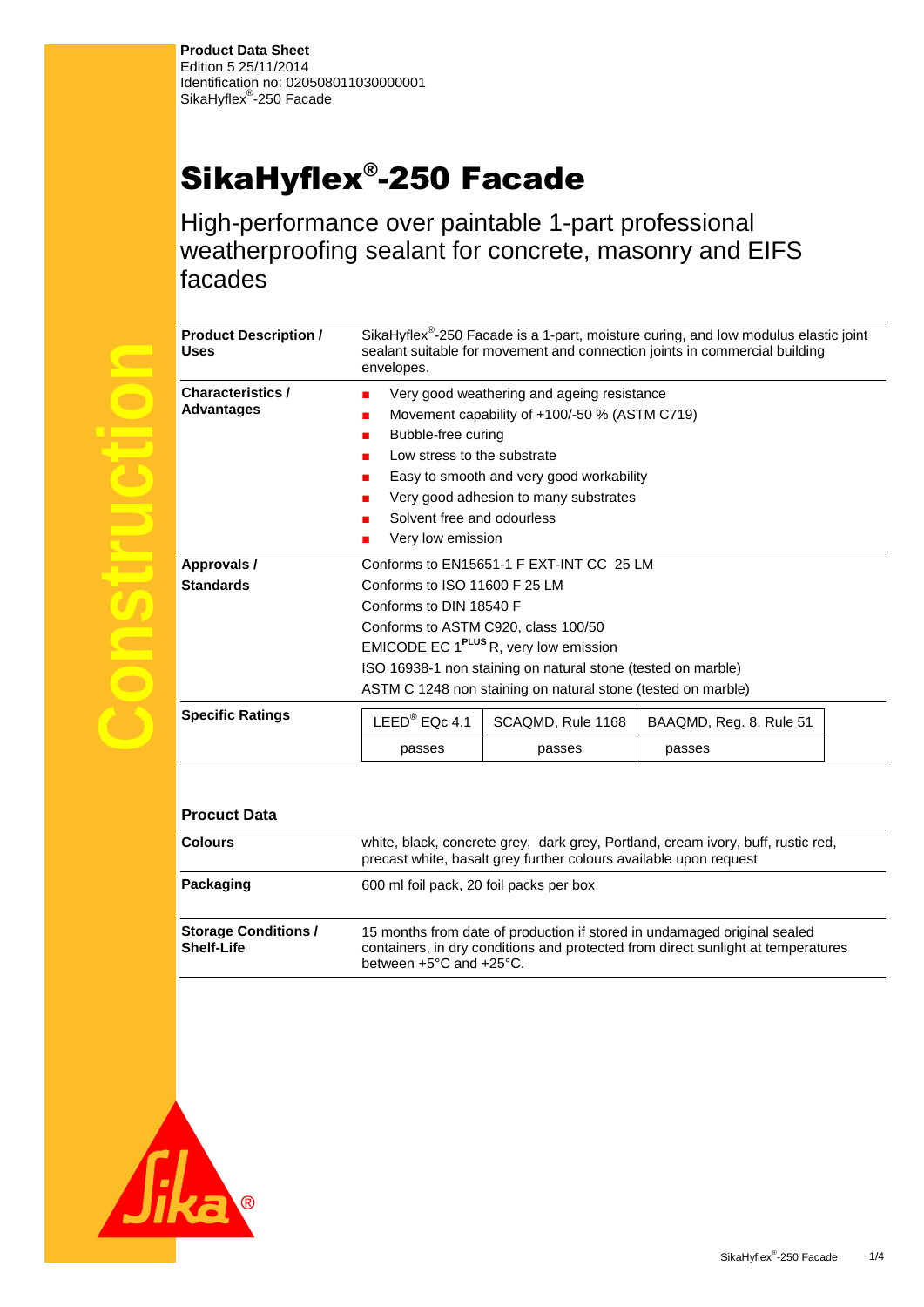| <b>Technical Data</b>                 |                                                                                                                                                                                                                                                                                                                                                                                                                                              |                             |    |    |                |     |                       |
|---------------------------------------|----------------------------------------------------------------------------------------------------------------------------------------------------------------------------------------------------------------------------------------------------------------------------------------------------------------------------------------------------------------------------------------------------------------------------------------------|-----------------------------|----|----|----------------|-----|-----------------------|
| <b>Chemical Base</b>                  | i-Cure <sup>®</sup> technology polyurethane                                                                                                                                                                                                                                                                                                                                                                                                  |                             |    |    |                |     |                       |
| <b>Density</b>                        | 1.35 kg/l approx.                                                                                                                                                                                                                                                                                                                                                                                                                            | $(CQP1)$ 006-4, ISO 1183-1) |    |    |                |     |                       |
| <b>Sag Flow</b>                       | 0 mm (20 mm profile, 50°C)                                                                                                                                                                                                                                                                                                                                                                                                                   |                             |    |    |                |     | (CQP 061-4, ISO 7390) |
| <b>Skin Time</b>                      | 70 minutes approx. <sup>2)</sup>                                                                                                                                                                                                                                                                                                                                                                                                             |                             |    |    |                |     | (CQP 019-1)           |
| <b>Tooling Time</b>                   | 65 minutes approx. <sup>2)</sup>                                                                                                                                                                                                                                                                                                                                                                                                             |                             |    |    |                |     | (CQP 019-2)           |
| <b>Curing Rate</b>                    | 3 mm/24 h approx. $^{2)}$                                                                                                                                                                                                                                                                                                                                                                                                                    |                             |    |    |                |     |                       |
| <b>Movement Capability</b>            | $+$ / -70%                                                                                                                                                                                                                                                                                                                                                                                                                                   |                             |    |    |                |     | (ISO 9047)            |
|                                       | +100%/-50%                                                                                                                                                                                                                                                                                                                                                                                                                                   |                             |    |    |                |     | (ASTM C719)           |
| <b>Shore A Hardness</b>               | 20 after 28 days approx. <sup>2)</sup><br>(CQP 023-1, ISO 868)                                                                                                                                                                                                                                                                                                                                                                               |                             |    |    |                |     |                       |
| <b>Tear propagation</b><br>resistance | 5 N/mm approx. <sup>2)</sup>                                                                                                                                                                                                                                                                                                                                                                                                                 |                             |    |    |                |     | (CQP 045-1, ISO 34)   |
| <b>Secant Tensile Modulus</b>         | 0.3 N/mm <sup>2</sup> approx. at 100% elongation <sup>2), 3)</sup><br>0.6 N/mm <sup>2</sup> approx. at 100% elongation (-20 $^{\circ}$ C) <sup>3)</sup>                                                                                                                                                                                                                                                                                      |                             |    |    |                |     | (CQP 020-1, ISO 8339) |
| <b>Elongation at Break</b>            | 800% approx. <sup>2)</sup>                                                                                                                                                                                                                                                                                                                                                                                                                   | (CQP 036-1, ISO 37)         |    |    |                |     |                       |
| <b>Elastic Recovery</b>               | $>75\%^{2,3}$<br>(CQP 018-1, ISO 7389)                                                                                                                                                                                                                                                                                                                                                                                                       |                             |    |    |                |     |                       |
| <b>Application Temperature</b>        | +5°C to +40°C, min. 3°C above dew point temperature                                                                                                                                                                                                                                                                                                                                                                                          |                             |    |    |                |     |                       |
| <b>Service Temperature</b>            | -40 $^{\circ}$ C to +70 $^{\circ}$ C                                                                                                                                                                                                                                                                                                                                                                                                         |                             |    |    |                |     |                       |
|                                       | <sup>1)</sup> Sika Corporate Quality Procedure<br>$^{2)}$ 23°C / 50% r.h.<br><sup>3)</sup> conditioning: Method B                                                                                                                                                                                                                                                                                                                            |                             |    |    |                |     |                       |
| <b>Application Details</b>            |                                                                                                                                                                                                                                                                                                                                                                                                                                              |                             |    |    |                |     |                       |
| Joint Design/<br><b>Consumption</b>   | The joint width must be designed to suit the movement capability of the sealant. In<br>general the joint width should be $> 10$ mm and $< 40$ mm. A width to depth ratio of<br>approx. 2:1 must be maintained.                                                                                                                                                                                                                               |                             |    |    |                |     |                       |
|                                       | Standard joint widths for joints between concrete elements with $\Delta T^* = 80$ °C<br>Joint distance [m]                                                                                                                                                                                                                                                                                                                                   | $\overline{2}$              | 4  | 6  | 8              | 10  |                       |
|                                       | Min. joint width [mm]                                                                                                                                                                                                                                                                                                                                                                                                                        | 10                          | 15 | 20 | 28             | 35  |                       |
|                                       | Min. joint depth [mm]                                                                                                                                                                                                                                                                                                                                                                                                                        | 10                          | 10 | 10 | 14             | 17  |                       |
|                                       | AT is considered to be the difference between the highest expected temperature in use (or<br>lowest, check which case leads to higher $\Delta T$ ) and the application temperature.                                                                                                                                                                                                                                                          |                             |    |    |                |     |                       |
|                                       | All joints must be properly designed and dimensioned in accordance with the<br>relevant standards including BS6093 before construction. Basis for calculation of<br>the necessary joint width are the technical values of the joint sealant and the<br>adjacent building materials, as well as the exposure of the building, type of<br>construction and its dimensions. Selection of sealant should be in accordance with<br><b>BS 6213</b> |                             |    |    |                |     |                       |
|                                       | <b>Approximate consumption</b>                                                                                                                                                                                                                                                                                                                                                                                                               |                             |    |    |                |     |                       |
|                                       | Joint width [mm]                                                                                                                                                                                                                                                                                                                                                                                                                             | 10                          | 15 | 20 | 25             | 30  |                       |
|                                       | Joint depth [mm]                                                                                                                                                                                                                                                                                                                                                                                                                             | 10                          | 10 | 10 | 12             | 15  |                       |
|                                       | Joint length / 600 ml [m]                                                                                                                                                                                                                                                                                                                                                                                                                    | 6                           | 4  | 3  | $\overline{2}$ | 1.3 |                       |
|                                       | Backing: Use closed cell, polyethylene foam backing rods.                                                                                                                                                                                                                                                                                                                                                                                    |                             |    |    |                |     |                       |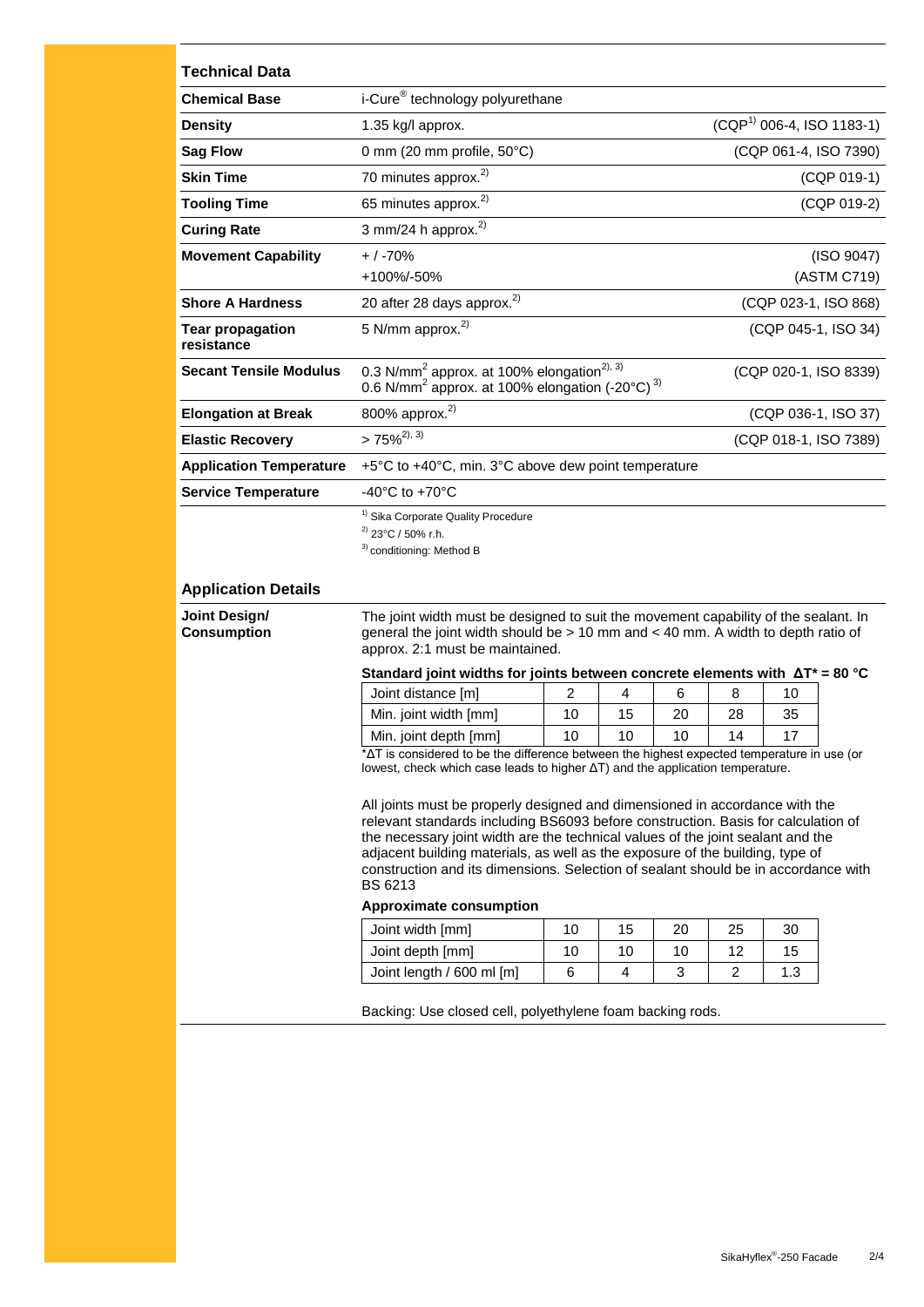| <b>Substrate Preparation /</b><br><b>Priming</b> | SikaHyflex <sup>®</sup> -250 Facade generally has strong adhesion without primers and/or<br>activators to most dry, clean and sound substrates.                                                                                                                                                                                                                                                         |
|--------------------------------------------------|---------------------------------------------------------------------------------------------------------------------------------------------------------------------------------------------------------------------------------------------------------------------------------------------------------------------------------------------------------------------------------------------------------|
|                                                  | For optimum adhesion and critical, high performance applications such as multi<br>story building work, high stress bonding joints, extreme weather exposure or water<br>immersion the following procedure shall be followed:                                                                                                                                                                            |
|                                                  | Non porous substrates                                                                                                                                                                                                                                                                                                                                                                                   |
|                                                  | Aluminium, anodised aluminium, stainless steel, galvanised steel, powder coated<br>metals or glazed tiles have to be cleaned and pre-treated with Sika <sup>®</sup> Aktivator-205<br>by using a clean towel. Before sealing allow a flash-off time >15 min (max.6 hours).                                                                                                                               |
|                                                  | Metals like copper, bras, titanium-zinc etc. have to be cleaned and pre-treated with<br>Sika <sup>®</sup> Aktivator-205 by using a clean towel. After a flash-off time >15 minutes, apply<br>Sika <sup>®</sup> Primer-3 N by using a brush and allow a flash-off time >30 minutes (max. 8<br>hours) before sealing.                                                                                     |
|                                                  | PVC has to be cleaned and thereafter pre-treated with Sika® Primer-215 by using a<br>brush. Before sealing allow a flash-off time > 30 min (max.8 hours).                                                                                                                                                                                                                                               |
|                                                  | Porous substrates                                                                                                                                                                                                                                                                                                                                                                                       |
|                                                  | Concrete, aerated concrete and cementitious plasters, mortars, brick, etc. have to<br>be primed with Sika®Primer-3 N by using a brush. Before sealing allow a flash-off<br>time > 30 minutes (max. 8 hours).                                                                                                                                                                                            |
|                                                  | For detailed instructions consult the Product Data Sheet for pre-treatments or<br>contact our Technical Service Department.                                                                                                                                                                                                                                                                             |
|                                                  | Primers are adhesion promoters. They neither substitute for the correct cleaning of<br>the surface nor improve its strength significantly.                                                                                                                                                                                                                                                              |
| <b>Application Method /</b>                      | SikaHyflex <sup>®</sup> -250 Facade is supplied ready to use.                                                                                                                                                                                                                                                                                                                                           |
| <b>Tools</b>                                     | After suitable substrate preparation, insert backing rod to the required depth and<br>apply primer if necessary. Insert foil pack into sealant gun and extrude SikaHyflex®-<br>250 Facade into joint making sure that it is in full contact with the sides of the joint<br>and avoid air entrapment. SikaHyflex®-250 Facade must be tooled firmly against<br>joint sides to ensure good adhesion.       |
|                                                  | Masking tape may be used where exact joint lines or exceptionally neat lines are<br>required. Remove the tape within the skin time. Use a compatible tooling agent<br>(e.g. Sika <sup>®</sup> Tooling Agent N) to smooth the joint surfaces. Do not use solvent<br>containing products.                                                                                                                 |
| <b>Cleaning of Tools</b>                         | Clean all tools and application equipment with Sika® Remover-208 /<br>Sika <sup>®</sup> Thinner C immediately after use. Once cured the material can only be<br>removed mechanically.                                                                                                                                                                                                                   |
| <b>Further Documents</b>                         | Safety Data Sheet (SDS)                                                                                                                                                                                                                                                                                                                                                                                 |
| available                                        | Pre-treatment Chart Sealing & Bonding                                                                                                                                                                                                                                                                                                                                                                   |
|                                                  | Method Statement Joint Sealing<br>П                                                                                                                                                                                                                                                                                                                                                                     |
|                                                  | Method Statement Joint Maintenance, Cleaning and Renovation<br>П                                                                                                                                                                                                                                                                                                                                        |
|                                                  | <b>Technical Manual Facade Sealing</b>                                                                                                                                                                                                                                                                                                                                                                  |
| Notes on Application /<br><b>Limitations</b>     | SikaHyflex <sup>®</sup> -250 Facade can be over-painted with most conventional paint systems.<br>The paint must be tested for compatibility by carrying out preliminary trials and the<br>best results are obtained if the sealant is allowed to cure fully first. Please note that<br>non-flexible paint systems may impair the elasticity of the sealant and lead to<br>cracking of the paint film.   |
|                                                  | Colour deviations may occur due to exposure to chemicals, high temperatures, UV-<br>radiation (especially with colour shade white). However a change in colour will not<br>adversely influence the technical performance or the durability of the product.                                                                                                                                              |
|                                                  | Before using on natural stone contact our Technical Service.                                                                                                                                                                                                                                                                                                                                            |
|                                                  | Do not use SikaHyflex <sup>®</sup> -250 Facade on bituminous substrates, natural rubber,<br>EPDM rubber or on building materials which might bleed oils, plasticisers or<br>solvents which could attack the sealant. Do not use SikaHyflex®-250 Facade to seal<br>swimming pools. SikaHyflex <sup>®</sup> -250 Facade shall not be used for joints with water<br>pressure or permanent water immersion. |
|                                                  | Do not expose uncured SikaHyflex <sup>®</sup> -250 Facade to alcohol containing products as<br>they may interfere with the curing reaction.                                                                                                                                                                                                                                                             |